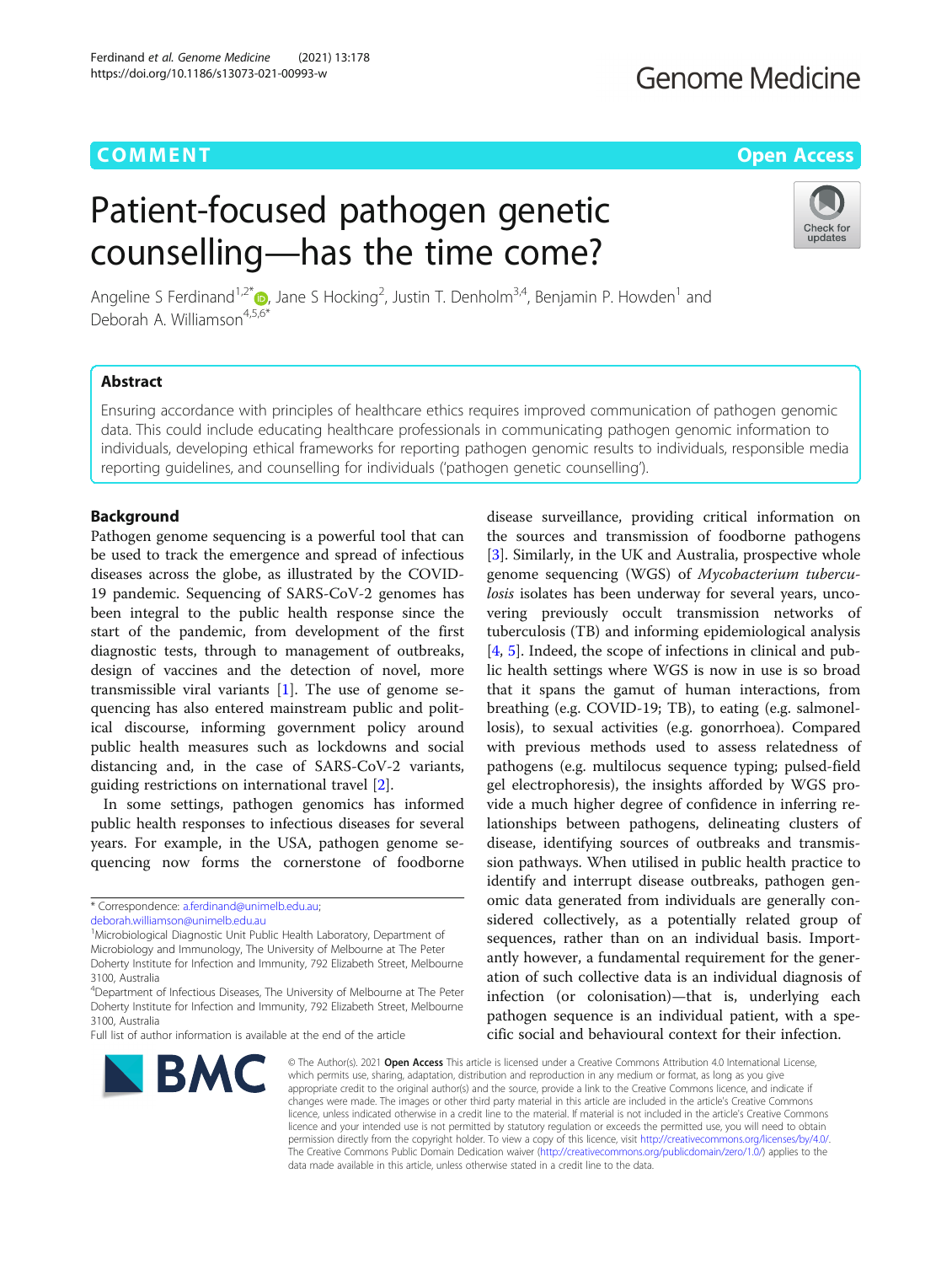### How are genomic results communicated to individuals?

For most infectious diseases, a diagnostic test result is provided back to patients, usually by a healthcare professional. Depending on the pathogen, there may be specific guidelines for communicating this diagnosis to individuals, with established pathways into treatment and ongoing healthcare. For example, in the USA and other high-income settings, a diagnosis of HIV will generally trigger entry into a continuum of care, with referral to counselling and support services [\[6\]](#page-2-0). However, in the case of pathogen genomic data, to date, limited to no information on the genomic relational context is provided back to individuals diagnosed with the infection and indeed may not even be provided back to their healthcare practitioner. Put simply, communication to individuals around infectious diseases has generally focused on 'What do I have?' rather than 'How or where did I get it?'

In the case of genetic factors relating to noncommunicable diseases, there are established pathways relating to the sharing of knowledge back to individuals, within the framework of genetic counselling services. Such counselling enables a process of bidirectional information sharing, provides ongoing support for individuals, and places their illness within a broader societal and behavioural context. However, compared to the decades of work developing ethical frameworks for reporting human genetic disorders, reporting of pathogen genomic data (e.g. detection of in silico virulence mechanisms potentially impacting disease manifestations; links to other pathogen genomes suggesting a possible source of infection / transmission) to individuals is in its infancy. To date, most work assessing the ethical implications of pathogen sequencing has been conducted in the field of HIV phylogenetic research, where the potential benefits and harms of utilising genomic data have been well-described [\[7](#page-2-0)]. A major impetus for developing an ethical framework for HIV molecular epidemiological work has been the potential for criminalisation of phylogenetic results and other adverse consequences such as stigmatisation and marginalisation of specific population groups [[7\]](#page-2-0).

#### Lessons from COVID-19

The COVID-19 pandemic has placed the issue of 'precision pathogen genomics' reporting into sharp relief. In many countries, the groups most affected by COVID-19 are frontline workers (e.g., healthcare workers, border staff or individuals working in closed settings) and vulnerable populations (e.g. aged care). For many of these individuals and their families, it is inevitable that questions will arise regarding potential links to genomic clusters (e.g., occupational exposures; healthcare-associated infections), and it is possible requests for such genomic information may extend into the coronial and judicial systems. These issues may be particularly acute in lowprevalence countries such as Australia and New Zealand, where there is a high degree of SARS-CoV-2 sequencing coverage [[8](#page-2-0)]. In these settings, new infections are often announced in the media, with accompanying public information about genomic sequencing results (e.g. whether the individual has a variant of concern, or which cluster the patient is linked to). In this context, it is possible that individuals and their contacts first hear about genomic information relating to their infection through the media, rather than from a trained healthcare professional. This can threaten the privacy of the individual, impact negatively on their social and professional networks, and may actually deter individuals in the community from testing. This combination of heightened concern and uncertainty regarding more appropriate approaches to disclosure of genomic information may also deter clinicians from direct communication of results and their significance to the individual.

## What issues should we consider when reporting pathogen genomic results?

To ensure the implementation of pathogen genomics is in accordance with the overarching principles of healthcare ethics, and balances public health benefit with individual autonomy and privacy, we believe an improved focus on communication of pathogen genomic data by healthcare professionals is required to individuals, policymakers, the media, and the wider community. As a first step, this could involve education of healthcare professionals regarding the strengths and limitations of genomic data (i.e., what the data can and cannot show) and when and how to communicate this information to individuals and their families. Second, major national and international agencies deploying pathogen genomics at the clinical and public health interface could collectively develop and implement an ethically grounded framework for reporting results from pathogen genomic data, addressing some of the major questions that individuals with an infection may have (e.g. 'where did I get my infection?'; 'how many other people have this infecting strain?'). Establishment of this framework could be facilitated by the formation of a multinational working group, with appropriate consumer and end-user representation. This group could also develop 'best-practice' guidelines for the responsible reporting of pathogen genomics by media outlets to protect the privacy of individuals and minimise any adverse consequences for infected individuals and their networks and communities. Finally, we suggest that, depending on the genomic and epidemiological context of their infection, ongoing counselling and psychosocial support may be required for